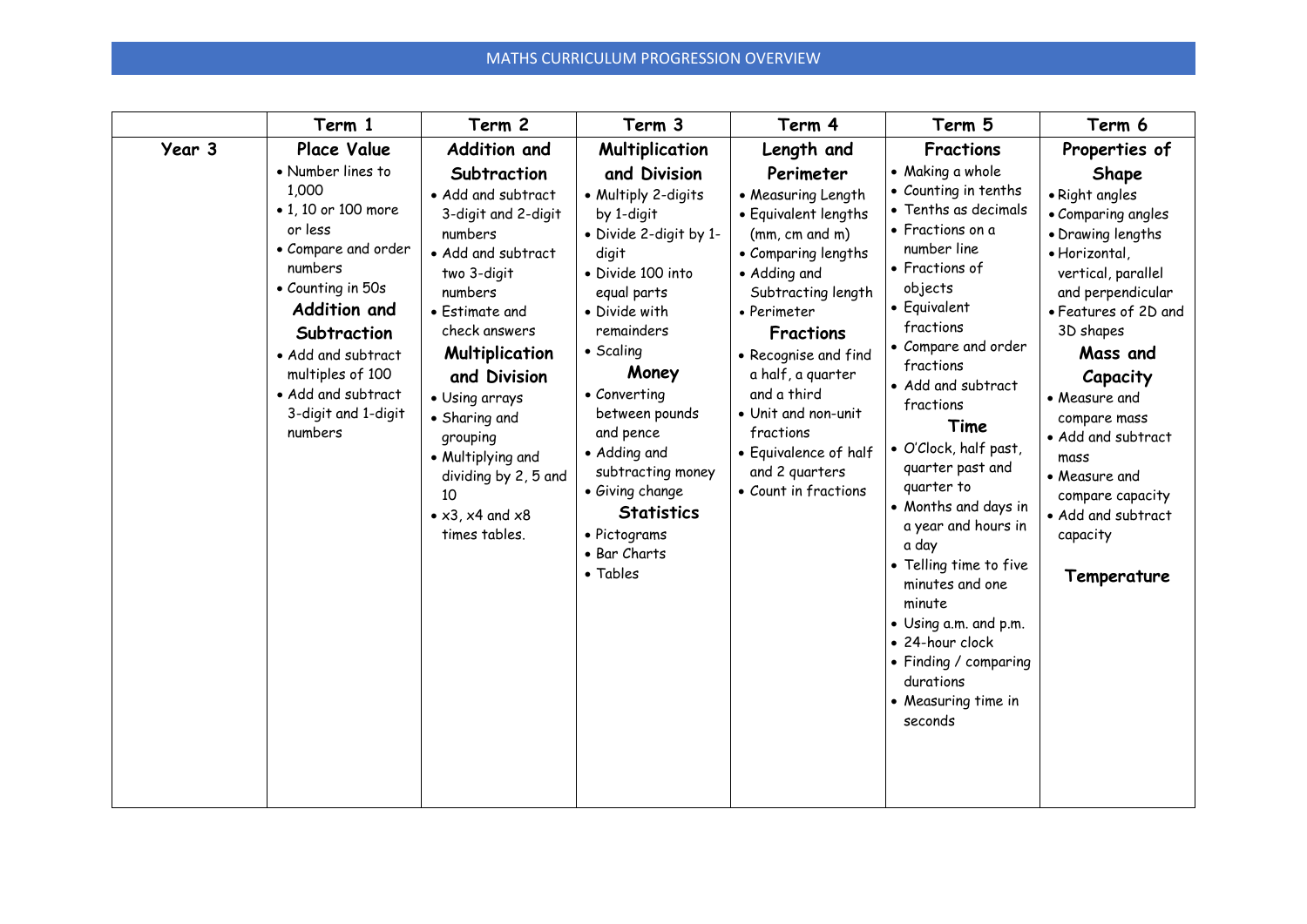|        | Term 1                                                                                                                                                                                                                                                                                                                                                                                       | Term 2                                                                                                                                                                                                                                                                                                                                                                                                                                                                                   | Term 3                                                                                                                                                                                                                                                                                                                                                               | Term 4                                                                                                                                                                                                                                                                                                                                                  | Term 5                                                                                                                                                                                                                                                                                                                                                                                                                                            | Term 6                                                                                                                                                                                                                                                                                                                         |
|--------|----------------------------------------------------------------------------------------------------------------------------------------------------------------------------------------------------------------------------------------------------------------------------------------------------------------------------------------------------------------------------------------------|------------------------------------------------------------------------------------------------------------------------------------------------------------------------------------------------------------------------------------------------------------------------------------------------------------------------------------------------------------------------------------------------------------------------------------------------------------------------------------------|----------------------------------------------------------------------------------------------------------------------------------------------------------------------------------------------------------------------------------------------------------------------------------------------------------------------------------------------------------------------|---------------------------------------------------------------------------------------------------------------------------------------------------------------------------------------------------------------------------------------------------------------------------------------------------------------------------------------------------------|---------------------------------------------------------------------------------------------------------------------------------------------------------------------------------------------------------------------------------------------------------------------------------------------------------------------------------------------------------------------------------------------------------------------------------------------------|--------------------------------------------------------------------------------------------------------------------------------------------------------------------------------------------------------------------------------------------------------------------------------------------------------------------------------|
| Year 4 | Place Value<br>• Rounding to<br>nearest 10 and 100<br>$\bullet$ Count in 1000's<br>• Number lines to<br>10,000<br>• Find 1, 10, 100 or<br>1,000 more or less<br>• Compare 4-digit<br>numbers<br>$\bullet$ Count in 25s<br>• Negative numbers<br>• Roman Numerals<br><b>Addition and</b><br>Subtraction<br>• Add and subtracts<br>1s, 10s, 100s and<br>1,000s<br>· Add two 4-digit<br>numbers | <b>Addition and</b><br>Subtraction<br>· Subtract two 4-<br>digit numbers<br>• Estimating and<br>checking answers<br>Length and<br>Perimeter<br>• Equivalent lengths<br>(mm, cm, m and<br>km)<br>• Perimeter<br>(measuring and on<br>a grid)<br>• Perimeter of<br>rectangles and<br>rectilinear shapes<br>Multiplication<br>and Division<br>• Multiplying and<br>dividing by 10 and<br>100<br>• Multiplying by 1<br>and 0<br>• Dividing by 1 and<br>itself<br>• x6 and x9 times<br>tables | <b>Multiplication</b><br>and Division<br>$\bullet$ x11 and x12 times<br>tables<br>• Multiply 3 numbers<br>• Factor pairs<br>• Multiply 3-digits<br>by 1 digit<br>• Divide 3-digits by<br>1-digit<br>• Correspondence<br>problems<br>Area<br>• Counting Squares<br>• Comparing area<br><b>Fractions</b><br>• Equivalent<br>fractions<br>• Fractions greater<br>than 1 | <b>Fractions</b><br>• Counting in<br>fractions<br>• Add 2 or more<br>fractions<br>• Subtract 2<br>fractions<br>• Subtract fractions<br>from wholes<br>• Fractions of<br>quantities<br><b>Decimals</b><br>• Tenths and<br>hundredths<br>(decimals, place<br>value grids and<br>number lines)<br>· Divide 1-digit and<br>2-digit numbers by<br>10 and 100 | <b>Decimals</b><br>• Making a whole<br>• Writing, comparing<br>and ordering<br>decimals<br>• Rounding decimals<br>· Halves and<br>quarters in<br>decimals<br>Money<br>• Pounds and pence<br>• Ordering money<br>• Four operations<br>with money<br>Time<br>• Telling the time to<br>five minutes and<br>one minute<br>• Hours, minutes and<br>seconds<br>• Years, months,<br>weeks and days<br>• Analogue to digital<br>(12-hour and 24-<br>hour) | <b>Statistics</b><br>• Interpret and<br>compare data on<br>charts<br>• Line graphs<br>Properties of<br>Shape<br>Identify angles<br>Compare and<br>$\bullet$<br>order angles<br>• Triangles and<br>quadrilaterals<br>• Symmetry<br>Position and<br><b>Direction</b><br>• Coordinates for<br>position<br>• Movement on a<br>grid |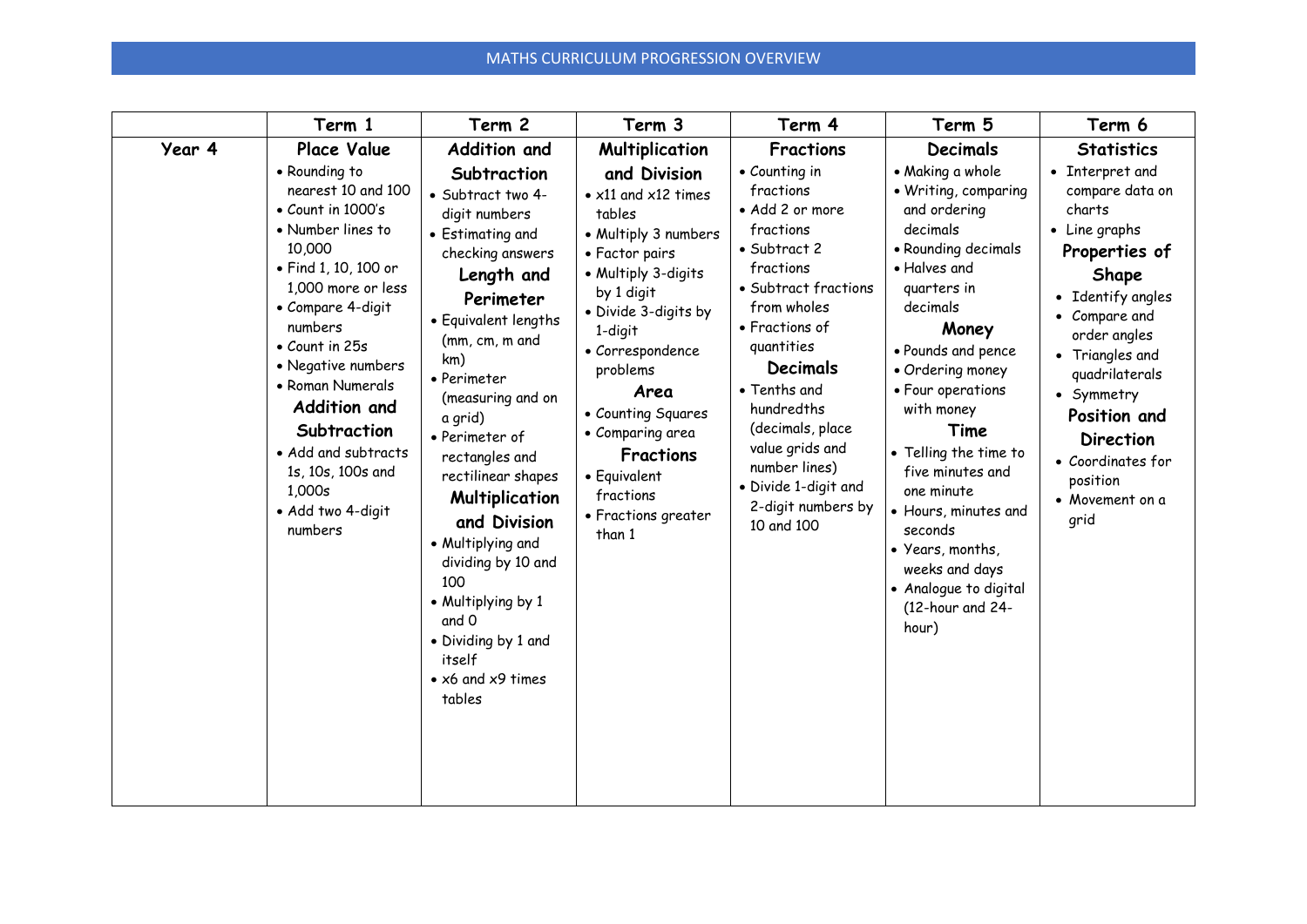|        | Term 1                                                                                                                                                                                                                                                                                                                                                                                                                                                                     | Term 2                                                                                                                                                                                                                                                                                                                                                                                          | Term 3                                                                                                                                                                                                                                                                                                                         | Term 4                                                                                                                                                                                                                                                                                                                                                                       | Term 5                                                                                                                                                                                                                                                                                                                                                                                                                                                                              | Term 6                                                                                                                                                                                                                                                                                                                                                                                                                                       |
|--------|----------------------------------------------------------------------------------------------------------------------------------------------------------------------------------------------------------------------------------------------------------------------------------------------------------------------------------------------------------------------------------------------------------------------------------------------------------------------------|-------------------------------------------------------------------------------------------------------------------------------------------------------------------------------------------------------------------------------------------------------------------------------------------------------------------------------------------------------------------------------------------------|--------------------------------------------------------------------------------------------------------------------------------------------------------------------------------------------------------------------------------------------------------------------------------------------------------------------------------|------------------------------------------------------------------------------------------------------------------------------------------------------------------------------------------------------------------------------------------------------------------------------------------------------------------------------------------------------------------------------|-------------------------------------------------------------------------------------------------------------------------------------------------------------------------------------------------------------------------------------------------------------------------------------------------------------------------------------------------------------------------------------------------------------------------------------------------------------------------------------|----------------------------------------------------------------------------------------------------------------------------------------------------------------------------------------------------------------------------------------------------------------------------------------------------------------------------------------------------------------------------------------------------------------------------------------------|
| Year 5 | <b>Place Value</b><br>• Rounding to 10,<br>100 and 1,000,<br>10,000 and<br>100,000<br>• Compare and order<br>numbers to<br>1,000,000<br>• Counting in 10s,<br>100s, 1,000s,<br>10,000s and<br>100,000s<br>• Negative numbers<br>• Roman Numerals<br><b>Addition and</b><br>subtraction<br>• Add numbers with<br>more than 4 digits<br>• Subtract numbers<br>with more than 4<br>digits<br>• Rounding for<br>estimation<br>• Inverse operations<br>• Multi-step<br>problems | Multiplication<br>and Division<br>• Multiples and<br>factors<br>• Common factors<br>• Prime numbers<br>• Square and cube<br>numbers<br>• Multiply and divide<br>by 10, 100 and<br>1,000<br>Perimeter and<br>Area<br>• Measure perimeter<br>• Calculate<br>perimeter<br>(rectilinear and<br>non-rectilinear<br>shapes)<br>• Area of<br>rectangles,<br>compound shapes<br>and irregular<br>shapes | <b>Multiplication</b><br>and Division<br>• Multiply 4-digits<br>by 1-digit<br>• Multiply 4-digits<br>by 2-digits<br>• Divide 4-digits by<br>1-digit<br><b>Fractions</b><br>• Equivalent<br>fractions<br>• Convert between<br>improper fractions<br>and mixed numbers<br>• Number sequences<br>• Compare and order<br>fractions | <b>Fractions</b><br>• Add and subtract<br>fractions<br>• Add and subtract<br>mixed numbers<br>• Multiply fractions<br>by an integer<br>• Multiply mixed<br>numbers by an<br>integer<br>· Fractions of an<br>amount<br>Decimals<br>• Decimals up to 2dp<br>• Decimals as<br>fractions<br>• Thousands as<br>decimals<br>• Rounding decimals<br>• Order and compare<br>decimals | Decimals and<br>Percentages<br>• Percentages<br>• Equivalence<br>between<br>fractions,<br>decimals and<br>percentages<br>• Adding and<br>subtracting<br>decimals<br>• Decimal<br>sequences<br>• Multiplying and<br>dividing decimals<br>by 10, 100 and<br>1,000<br>Properties of<br>Shape<br>• Measuring angles<br>• Drawing lines and<br>angles<br>• Angles on a<br>straight line or<br>around a point<br>• Angles in shapes<br>• Regular and<br>irregular polygons<br>• 3D shapes | Position and<br><b>Direction</b><br>• Coordinates in first<br>guadrant<br>• Translation<br>• Reflection<br><b>Converting Units</b><br>• Converting metric<br>units<br>• Imperial units<br>• Units of time<br>• Timetables<br>Volume<br>• Compare volume<br>• Estimate volume<br>and capacity<br><b>Statistics</b><br>• Interpret and<br>compare data from<br>charts<br>• Read and interpret<br>line graphs<br>• Read and interpret<br>tables |